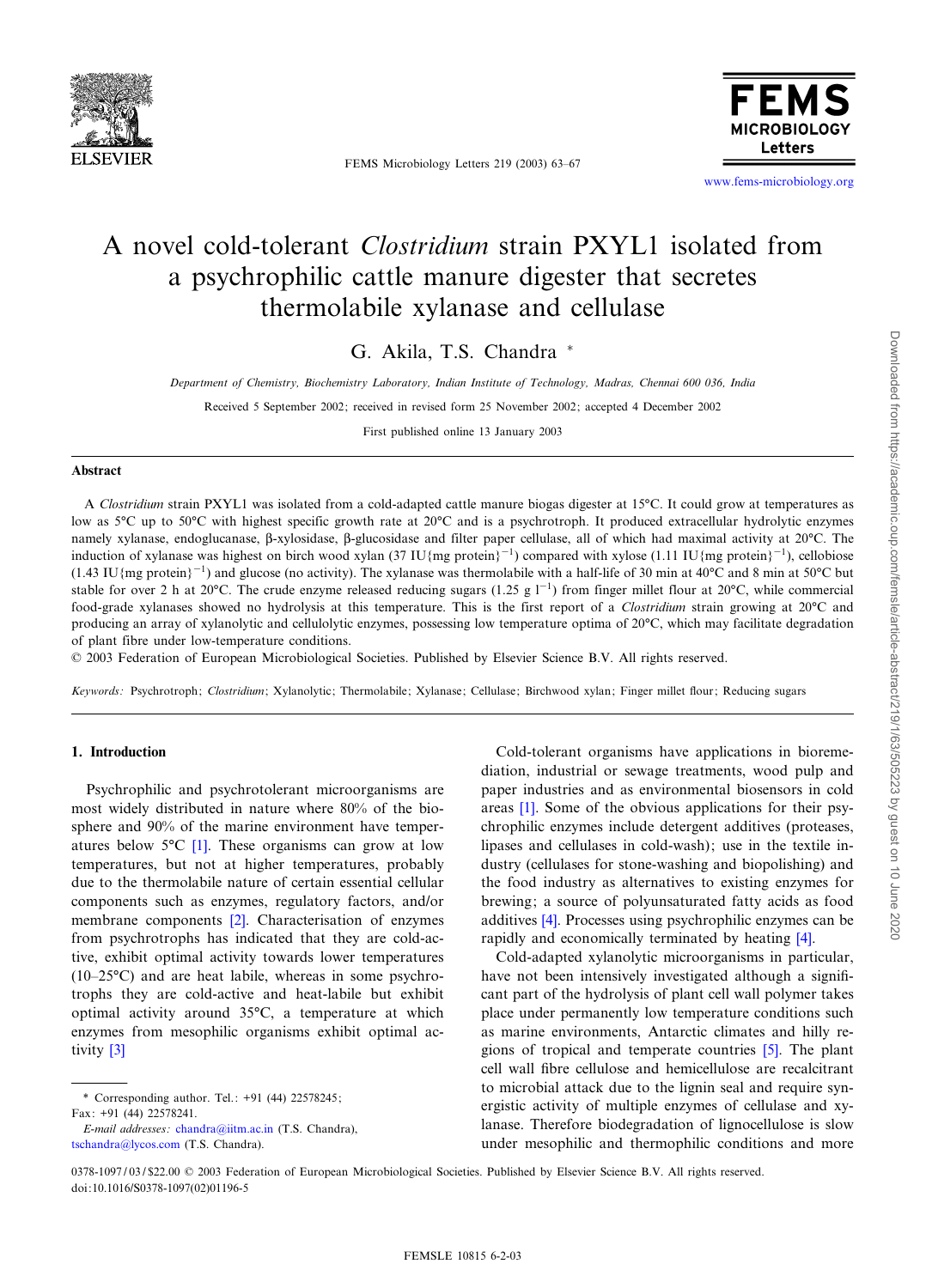so at temperatures below 20°C. Very few cold-tolerant aerobic xylanolytic and cellulolytic microbes have been isolated and characterised. Information on anaerobic cold-tolerant bacteria is scanty and [con](#page-3-0)fined to mycoplas[ma](#page-3-0) like bacteria, lactic acid bacteria  $[3]$ , and methanogens [6] from Antarctic lakes. Psychrophilic anaerobic clostridia [are m](#page-3-0)ostly of the food-spoilage [and](#page-4-0) food-poisoning types  $[7-9]$  or from marine sediments  $[10]$ . To our knowledge, there are no reports of cold-tolerant xylanolytic clostridia or characterisation of their cellulolytic and hemicellulolytic enzyme systems.

While investigating the adaptation of a mesophilic cattle manure digester (37 $°C$ ) to perform at lower temperatures (15 $°C$ ) in a tropical Indian climate, we set up enrichments to isolate anaerobic xylanolytic microflora from a  $15^{\circ}$ C adapted digester. This yielded an unusual clostridial strain having an optimum growth temperature of  $20^{\circ}$ C and secreting thermolabile extracellular cellulase and xylanase that were maximally active at  $20^{\circ}$ C. The salient features of the unusual organism and its enzymes are reported here.

## 2. Materials and methods

## 2.1. Organism

A mesophilic cattle manure digester was adapted by gradual decrements to  $15^{\circ}$ C from an initial temperature of 37°C. Enrichments for anaerobic xylanolytic organisms were set up with the digester slurry as inoculum using 0.5% birchwood xylan (Sigma, USA) as carbon source and 0.1% yeast extract as growth supplement in a mineral base me[dium](#page-4-0) with trace elements as per Murthy and Chandra [11] in serum vials under anaerobic conditions. Single colonies growing at  $20^{\circ}$ C in roll tubes, were separated and checked for purity by microscopic examination. One of the purified cultures was identified as *Clostridium* sp. designated as strain PXYL1.

#### 2.2. Growth measurements

Growth of PXYL1 in 0.5[% xy](#page-4-0)lan medium was followed by cell protein measurement [12]. Substrate utilisatio[n wa](#page-4-0)s followed by determining total sugars (Dubois et al. [13]). To determine the effect of carbon sources on growth, xylan was replaced by appropriate substrates.

#### 2.3. Enzyme assays

Cells were grown at 20 $^{\circ}$ C, centrifuged at 15 000 $\times g$  at 4°C for 30 min and the cell-free supernatant was used as the source of extracellular enzymes. Xylanase  $(1,4-\beta-D-xy$ lan xylanohydrol[ase:](#page-4-0) E.C. 3.2.1.8) was assayed as reported by Bailey et al.  $[14]$ , but with a reaction time of 1 min, using 1% birchwood xylan in citrate buffer (50 mM, pH 5.3). Endoglucanase (carboxymethylcellulase, CMCase)  $(1,4-\beta)$ -D-glucan 4-glucanohydrolase: E.C. 3.2.1.4) was assayed using carboxymethycellulose (CMC) as substrate (reaction time,30 [min\)](#page-4-0) and ¢lter paper hydrolysis (FPase) using filter paper  $[15]$  and a reaction time of 1 h. The liberated reducing sugar wa[s me](#page-4-0)asured by the dinitrosalicylic acid method of Miller  $[16]$ . One unit (IU) of enzyme activity was the amount of enzyme that liberated 1 µmol of xylose or glucose per minute under the assay conditions.  $\beta$ -Xylosidase (E.C. 3.2.1.37) and  $\beta$ -Glucosidase (E.C. 3.2.1.21) were assayed using 10 mM p-nitrophenyl- $\beta$ -D-xylopyranoside (reaction time, 20 min) and p-nitrophenyl- $\beta$ -D-glucopyranoside (reaction time, 20 min) as substrates respecti[vely](#page-4-0) and measuring the p-nitrophenol released at 430 nm [\[17](#page-4-0)]. Amylase was assayed by the meth-od of [Bern](#page-4-0)field <a>[18]</a> and protease as per Gessesse and Gashe [19].

# 2.4. Partial characterisation of the crude xylanase and cellulase

The effect of pH on xylanase and cellulase activity in the cell-free culture broth was determined at 20°C in sodium citrate buffer (50 mM; pH 3-6), sodium phosphate (50 mM, pH  $6-8$ ) and glycine–NaOH (50 mM, pH 9-10) The effect of temperature was determined in the range of  $10^{\circ}$ C-60 $^{\circ}$ C at pH 5.3. Thermostability was determined by incubating the enzyme solution at  $20^{\circ}C$  to  $50^{\circ}C$  for different time periods. In all cases, residual activities were determined and expressed as % of the highest activity.

# 2.5. Hydrolysis of cereal flour

The hydrolysis of whole grain flour of finger millet (*Eleucine coracana*) was carried out at  $20^{\circ}$ C and  $30^{\circ}$ C using the crude PXYL1 xylanase. The reaction mixture contained flour 2 g, 75 ml citrate buffer (50 mM, pH 5.3) and 25 ml crude enzyme in cell-free culture broth (47.2 IU  $ml^{-1}$ ). Reaction was carried out for 6 h; aliquots were drawn at various time intervals and assayed for reducing sugars. Hydrolysis was also carried out using well-known commercial food-grade xylanases  $-$  (a) ABCL Xylanase (Advanced Biochemical Company Ltd., Thane, India; 8186 IU  $g^{-1}$ ) (b) Deerland Pentosanase/Xylanase (Deerland Corporation, 20 000 U g<sup>-1</sup>) at 20 $^{\circ}$ C and 30 $^{\circ}$ C for comparison after appropriate dilutions such that the enzyme activity in the reaction mixture were (a) 50 IU  $ml^{-1}$ and (b) 49.56 IU m $l^{-1}$  respectively.

All data shown are averages of triplicate assays with SD within 10% of the mean value.

## 3. Results and discussion

The newly isolated anaerobic spore-forming bacillus from the cold-adapted cattle manure digester was identi-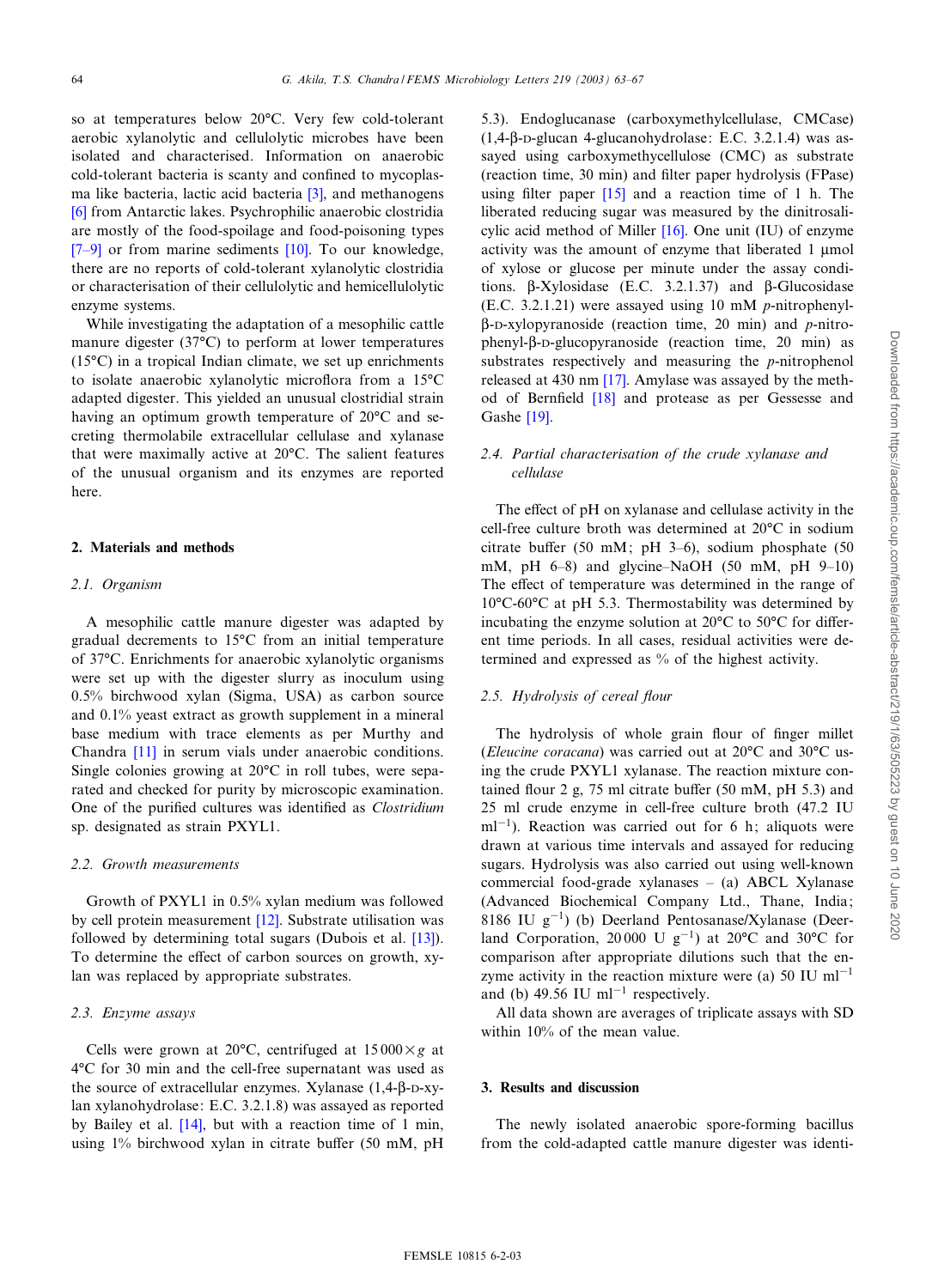



Fig. 1. Time course of growth and xylanase production by PXYL1 at (a)  $10^{\circ}C$ , (b)  $20^{\circ}C$  and (c)  $30^{\circ}C$ .

fied as a *Clostridium* sp. [accor](#page-4-0)ding to Bergey's Manual of Systematic Bacteriology [20] and designated as strain PXYL1.

PXYL1 could grow on xylan in the temperature range of 5-50°C. Growth was observed at as low as 5°C. The growth rate was maximal at  $20^{\circ}$ C and declined at higher temperatures. The specific growth rates  $(h^{-1})$  were: 0.146  $(5^{\circ}C)$ , 0.155 (10 $^{\circ}C$ ), 0.229 (15 $^{\circ}C$ ), 0.275 (20 $^{\circ}C$ ), 0.225  $(25°C)$ , 0.203 (30°C), 0.179(35°C), 0.165 (40°C), 0.095 (45 $°C$ ) and 0.051(50 $°C$ ). Fig. 1a–c shows the time course of growth of PXYL1 on xylan at different temperatures. Xylanase production (52 IU ml<sup>-1</sup> broth) and xylan utilisation were maximal at 20°C. From the growth data, it was evident that xylanase production was growth associated and thermoregulated. The xylanase activity at  $10^{\circ}$ C and  $30^{\circ}$ C was only 7 IU ml<sup>-1</sup> and 23 IU ml<sup>-1</sup> respectively.

Fig. 2 shows the temperature profile of all the extracellular hydrolytic enzymes of xylan-grown Clostridium PXYL1. At 20°C, relatively high levels of extracellular xylanase (37 IU {mg protein}<sup>-1</sup>), endoglucanase (35.75) IU {mg protein}<sup>-1</sup>) and FPase (23.68 IU {mg protein}<sup>-1</sup>) were found, while cell-bound activity of xylanase was nil. In addition, moderate levels of  $\beta$ -xylosidase (0.72 IU {mg protein $3^{-1}$ ),  $\beta$ -glucosidase (0.89 IU {mg protein $3^{-1}$ ) and very low levels of amylase (0.053 IU {mg protein}<sup>-1</sup>) and protease (0.0242 IU {mg protein}<sup>-1</sup>) were detected. All the enzymes showed maximal activity at  $20^{\circ}$ C. This is the first report wherein extracellular multienzyme produced by a Clostridium species were all 'psychroactive'. The xylanase enzyme showed 40% of the maximum activity even at  $10^{\circ}$ C (Fig. 2). The xylanase activity of *Clostridium* strain PXYL1 was found to be appreciably higher than its mesophilic counterparts, [viz.](#page-4-0) xylanolytic *Clostridium* strain SAIV [\(0.5](#page-4-0)2 IU ml<sup>-1</sup>) [21] and *C. cellulolyticum* (0.9 IU  $ml^{-1}$ ) [22]. However, its activity was less tha[n in](#page-4-0) the thermophilic species, C. absonum (422 IU ml<sup>-1</sup>) [23]. There is no data available in the literature on psychrophilic xylanases from a Clostridium species. The FPase and CMCase activities of PXYL1 also decline above  $30^{\circ}$ C and there was no activity detected at 50°C. This is interesting and suggests that the xylanase and cellulase of this organism are novel, as even th[e IU](#page-4-0)PAC-recom[mend](#page-4-0)ed assay temperature for xylanase  $[14]$  and cellulase  $[24]$  is 50 $^{\circ}$ C.

At  $20^{\circ}$ C the pH optimum for xylanase was 5.3 (50 IU  $ml^{-1}$ ). The activities recorded in the pH range of 3–9 were pH 3.0 (14.08 IU ml<sup>-1</sup>), pH 4 (18.63 IU ml<sup>-1</sup>), pH 5.3 (50 IU ml<sup>-1</sup>), pH 6 (22.22 IU ml<sup>-1</sup>), pH 7 (16.97 IU ml<sup>-1</sup>), pH 8 (16.8 IU ml<sup>-1</sup>), pH 9 (no activity). The enzyme activity was seen under both acidic and alkaline conditions ( $pH$  3–8). Similar results were seen on[ly w](#page-4-0)ith an alkaliphilic fungus *Acremonium alkalophilum* [25]. However the enzyme appeared to have best activity in the acidic range, making it ideal for food processing. The optimum pH for C[MCase](#page-3-0) and FPase were 5.0 and 6.0 respectively.

Fig. 3 shows the effect of temperature on the thermo-



Fig. 2. Temperature profile of xylanase and other hydrolytic enzymes of PXYL1.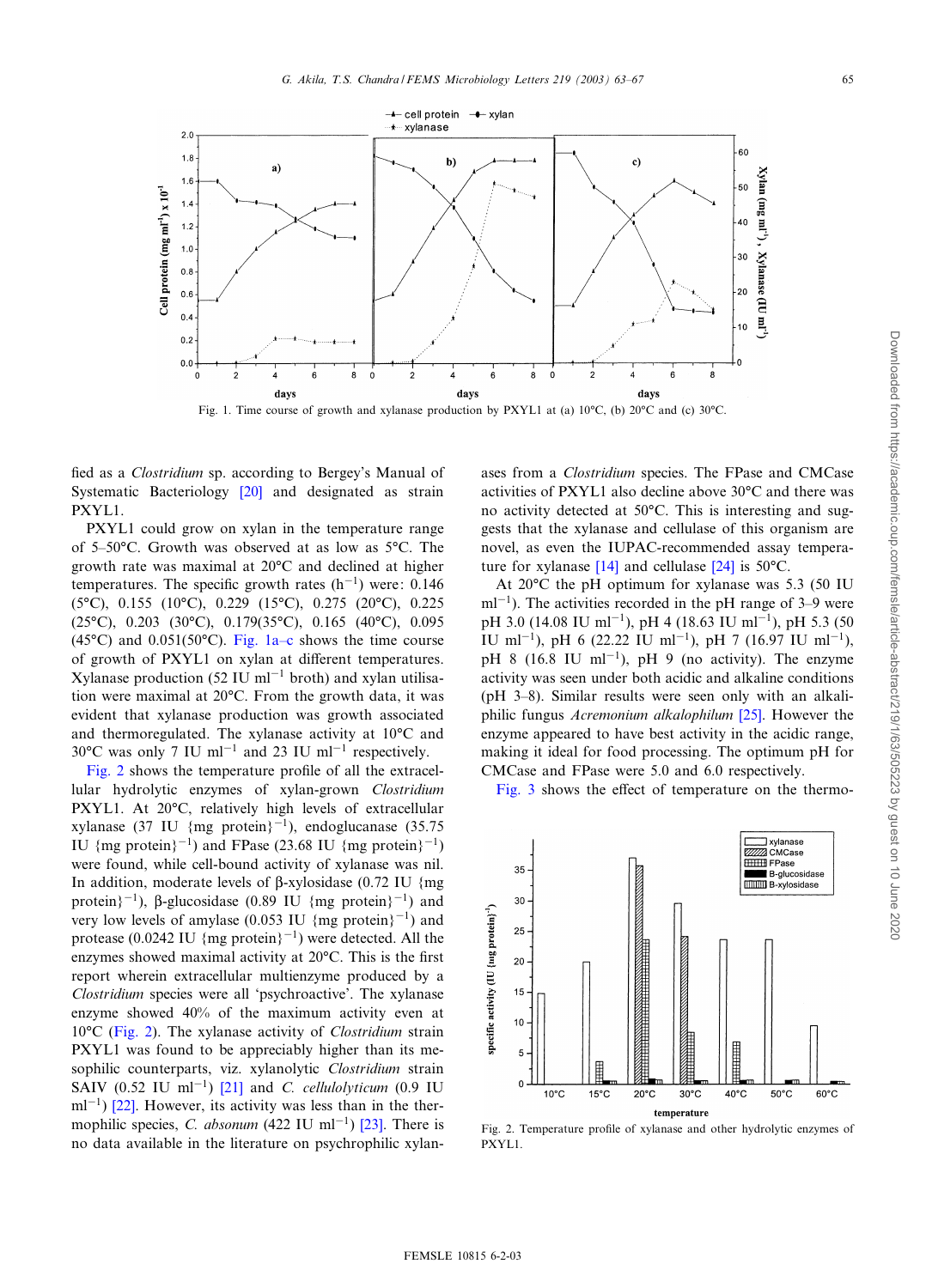<span id="page-3-0"></span>stability of the xylanase at different temperatures. The enzyme was thermolabile as it was stable at  $20^{\circ}$ C (51.8) IU ml<sup>-1</sup> taken as 100%), and it lost 50% of its activity in 95 min at 30 $^{\circ}$ C, in 30 min at 40 $^{\circ}$ C and in 8 min at 50 $^{\circ}$ C. Similar patterns of thermolability was observed for CMCase and FPase; the enzymes were stable at  $20^{\circ}$ C, whereas 50% of the activity was lost at 45 min and 30 min respectively at  $40^{\circ}$ C and within 10 min at 50 $^{\circ}$ C.

The production of xylanase by *Clostridium* PXYL1 was inducible when tested with different carbon sources  $(1\%)$ w/v) at  $20^{\circ}$ C. After 10 days the organism utilised glucose (80%), xylose (81%), cellobiose (65%). However xylanase activity was nil on glucose and expressed to a low extent of 1.11 and 1.43 IU mg protein<sup>-1</sup> on xylose and cellobiose respectively.

To explore the advantages of clostridial cold-active enzyme system, the hydrolysis of finger millet flour was investigated, as illustrative of the benefit of enzymatic food processing. Fig. 4 shows the time course of finger millet flour hydrolysis by the PXYL1 xylanase at 20°C. After 6 h of incubation 1.25 g  $1^{-1}$  and 0.71 g<sup>-1</sup> of reducing sugar were released at 20°C and 30°C. Two commercial enzymes popularly used for food processing, did not hydrolyse the flour at 20°C. At 30°C the ABCL enzyme released 2.47 g  $1<sup>-1</sup>$  reducing sugar. Our previous study has shown the benefit of enzymatic hy[drol](#page-4-0)ysis for enhanced nutritive potential in ¢nger millet [26]. Finger millet was chosen for this study, as, due to its high dietary fibre content, it easily gels at higher temperature. Hence thermolabile enzymes acting at low te[mper](#page-4-0)ature appeared suitable to reduce gelling on cooking [26].

The Clostridium strain PXYL1 with its ability to degrade plant polysaccharides could have potential use in waste treatment and bioremediation systems operating in places where the temperatures are permanently or cyclically (diurnally) low. Its thermolabile enzymes could be useful for food processing at low temperatures, or as a probiotic inclusion, e.g. as a flour additive. Therefore this new strain of PXYL1 and its unusual enzyme system are of considerable biotechnological interest. The three-



Fig. 3. Thermal deactivation of xylanase at 20°C, 30°C, 40°C and 50°C.



Fig. 4. Finger millet flour hydrolysis by the crude xylanase of *Clostridi*um PXYL1 in comparison with commercial food-grade xylanases at  $20^{\circ}$ C and  $30^{\circ}$ C.

dimensional structure of only one xylanase from Pseudoalteromonas haloplanctis has been determined so far and further work on purification of the unusual enzyme of PXYL1 and cloning will be of scientific interest for comparing homology and structure with well-known mesophilic and thermophilic xylanases.

## Acknowledgements

We gratefully thank the Ministry of Non-Conventional Energy Sources, Government of India for the financial support of the project.

#### **References**

- [1] Gomes, J., Gomes, I. and Steiner, W. (2000) Thermolabile xylanase of the Antarctic yeast Cryptococcus adeliae: production and properties. Extremophiles 4, 227-235.
- [2] Gerday, C., Aittaleb, M., Bentahir, M., Chessa, J.P., Claverie, P., Collins, T., D'Amico, S., Dumont, J., Garsoux, G., Georgelette, D., Hoyoux, A., Lonhienne, T., Meuwis, M.A. and Feller, G. (2000) Cold-adapted enzymes: from fundamentals to biotechnology. TIBTECH 18, 103-107.
- [3] Shivaji, S., Chattopadhyay, M.K. and Ray, M.K. (1994) Bacteria and yeasts of Schiramacher Oasis, Antarctica: Taxonomy, biochemistry and molecular biology. Proc. NIPR Symp. Polar Biol. 7, 174-185.
- [4] Russel, N.J. (1998) Molecular adaptations in psychrophilic bacteria: potential for biotechnological applications. Adv. Biotechnol. Bioeng. 61,1^21.
- [5] Cummings, S.P. and Black, G.W. (1999) Polymer hydrolysis in a cold climate. Extremophiles 3, 81-87.
- [6] Cavicchioli, R., Thomas, T. and Curmi, P.M.G. (2000) Cold stress response in Archea. Extremophiles 4, 321-331.
- [7] Kotsiurbenko, O.R., Nozhevnikova, A.N., Osipov, G.A., Kostrikina, N.A. and Lysenko, A.M. (1995) A new psychroactive bacterium, Clostridium fimentarium, isolated from cattle manure fermented at low temperature. Mikrobiologia 64, 804-810.
- [8] Broda, D.M., Musgrave, D.R. and Bell, R.G. (2000) Clostridium gasigenes sp. nov., a psychrophile causing spoilage of vacuum-packed meat. Int. J. Syst. Evol. Microbiol. 50, 107-118.
- [9] Helps, C.R., Harbour, D.A. and Corry, J.E. (1999) PCR-based 16S